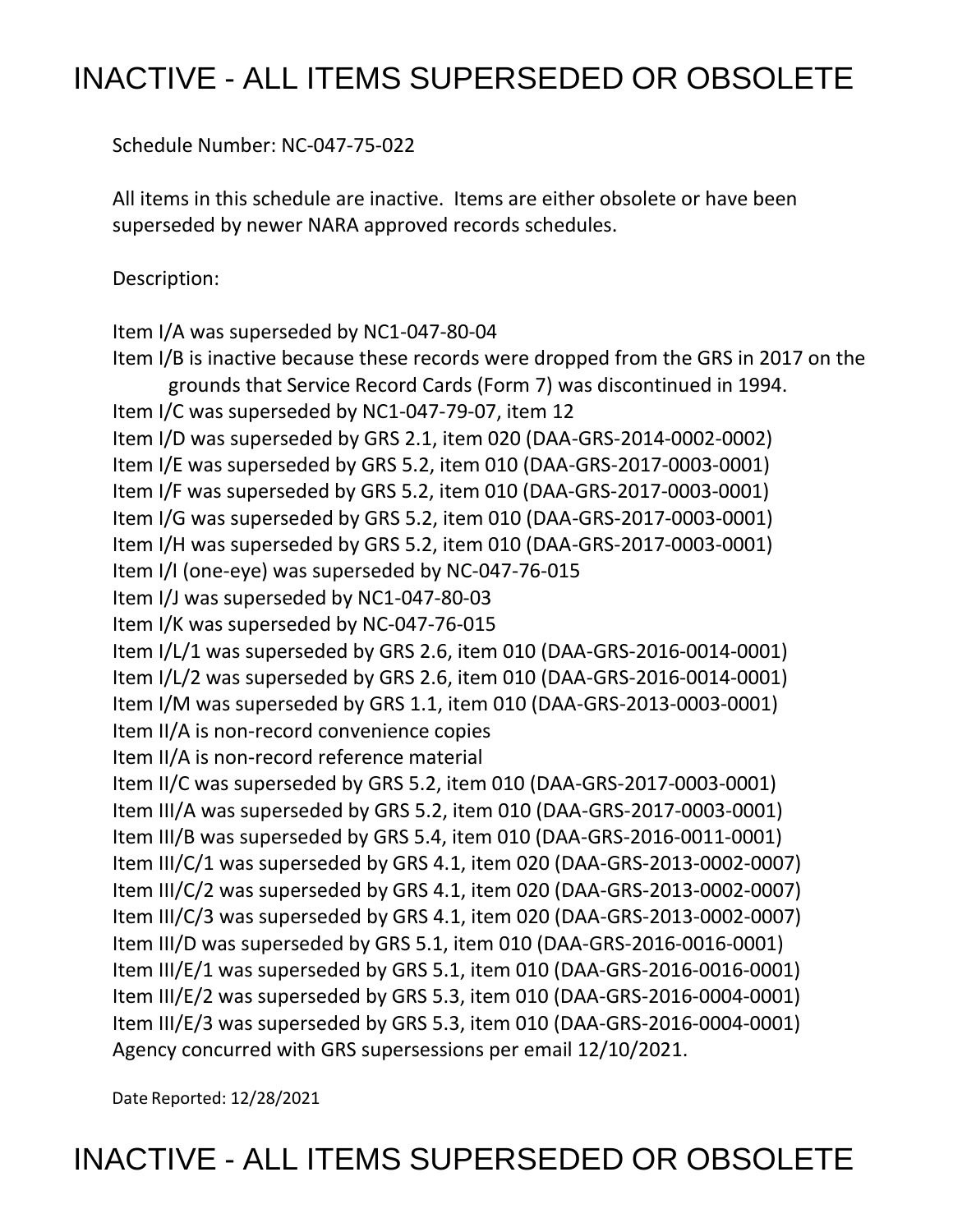| Standard Form No. 115<br>Revised November 1951 |                                                                                                                                                                                                                     |                       | <b>LEAVE BLANK</b>                                                                    |                          |  |                     |  |  |
|------------------------------------------------|---------------------------------------------------------------------------------------------------------------------------------------------------------------------------------------------------------------------|-----------------------|---------------------------------------------------------------------------------------|--------------------------|--|---------------------|--|--|
| Administration<br>GSA Reg. $3 - IV - 106$      | Prescribed by General Services<br>REQUES: FOR AUTHORITY                                                                                                                                                             |                       |                                                                                       | DATE RECEIVED<br>JOB NO. |  |                     |  |  |
| 115-103                                        | TO DISPOSE OF RECORDS                                                                                                                                                                                               |                       |                                                                                       | MAY 1 2 1975             |  |                     |  |  |
|                                                | (See Instructions on Reverse)                                                                                                                                                                                       | P6 4 T                | DATE APPROVED                                                                         |                          |  | -75-22              |  |  |
| TO                                             | GENERAL SERVICES ADMINISTRATION,<br>NATIONAL ARCHIVES AND RECORDS SERVICE, WASHINGTON, D.C. 20408                                                                                                                   |                       |                                                                                       |                          |  |                     |  |  |
|                                                | 1 FROM (AGENCY OR ESTABLISHMENT)                                                                                                                                                                                    |                       |                                                                                       | NOTIFICAIION TO AGENCY   |  |                     |  |  |
|                                                | Department of Health, Education, and Welfare                                                                                                                                                                        |                       | In accordance with the provisions of 44 U S C.                                        |                          |  |                     |  |  |
| 2 MAJOR SUBDIVISION                            |                                                                                                                                                                                                                     |                       | 3303a the disposal request, including amend-                                          |                          |  |                     |  |  |
|                                                | Social Security Administration                                                                                                                                                                                      |                       | ments, is approved except for items that may<br>be stamped "disposal not approved" or |                          |  |                     |  |  |
| <b>3 MINOR SUBDIVISION</b>                     |                                                                                                                                                                                                                     |                       | "withdrawn" in column 10.                                                             |                          |  |                     |  |  |
|                                                |                                                                                                                                                                                                                     |                       |                                                                                       |                          |  |                     |  |  |
|                                                | 4 NAME OF PERSON WITH WHOM TO CONFER<br>George S. Yamamura                                                                                                                                                          | 5. TEL. EXT.<br>45770 |                                                                                       |                          |  |                     |  |  |
|                                                |                                                                                                                                                                                                                     |                       |                                                                                       |                          |  |                     |  |  |
|                                                | 6 CERTIFICATE OF AGENCY REPRESENTATIVE<br>I hereby certify that I am authorized to act for the head of this agency in matters pertaining to the disposal of records, and that the records described in this list or |                       |                                                                                       |                          |  |                     |  |  |
| schedule of ___                                | pages are proposed for disposal for the reason indicated: ("X" only one)                                                                                                                                            |                       |                                                                                       |                          |  |                     |  |  |
| A                                              | The records will cease to have sufficient value<br>The records have<br>в                                                                                                                                            |                       |                                                                                       |                          |  |                     |  |  |
| further retention.                             | to warrant further retention on the expiration<br>ceased to have suffi-<br>of the period of time indicated or on the occur-<br>cient value to warrant<br>rence of the event specified.                              |                       |                                                                                       |                          |  |                     |  |  |
|                                                |                                                                                                                                                                                                                     |                       |                                                                                       |                          |  |                     |  |  |
|                                                |                                                                                                                                                                                                                     |                       |                                                                                       |                          |  |                     |  |  |
| (Date)                                         | (Signature of Agency Representative)                                                                                                                                                                                |                       |                                                                                       | SSA Records Officer      |  |                     |  |  |
| 7.                                             | 8 DESCRIPTION OF ITEM                                                                                                                                                                                               |                       |                                                                                       | <b>SAMPLE OR</b>         |  | 10                  |  |  |
| <b>ITEM NO</b>                                 | (WITH INCLUSIVE DATES OR RETENTION PERIODS)                                                                                                                                                                         |                       |                                                                                       | JOB NO.                  |  | <b>ACTION TAKEN</b> |  |  |
|                                                |                                                                                                                                                                                                                     |                       |                                                                                       |                          |  |                     |  |  |
|                                                | Records Retention and Disposal Schedule                                                                                                                                                                             |                       |                                                                                       |                          |  |                     |  |  |
|                                                | Files Common to Most SSA Offices                                                                                                                                                                                    |                       |                                                                                       |                          |  |                     |  |  |
|                                                |                                                                                                                                                                                                                     |                       |                                                                                       |                          |  |                     |  |  |
|                                                | This Schedule covers three categories of records accumulated                                                                                                                                                        |                       |                                                                                       |                          |  |                     |  |  |
|                                                | by most offices in the Social Security Administration.                                                                                                                                                              |                       |                                                                                       |                          |  |                     |  |  |
|                                                | Office Personnel Files - Files accumulated by operating<br>ı.                                                                                                                                                       |                       |                                                                                       |                          |  |                     |  |  |
|                                                | officials in carrying out personnel management                                                                                                                                                                      |                       |                                                                                       |                          |  |                     |  |  |
|                                                | responsibilities for employees within their organiza-                                                                                                                                                               |                       |                                                                                       |                          |  |                     |  |  |
|                                                | tional segment.                                                                                                                                                                                                     |                       |                                                                                       |                          |  |                     |  |  |
|                                                |                                                                                                                                                                                                                     |                       |                                                                                       |                          |  |                     |  |  |
|                                                | Office Reference Files - Files maintained solely for<br>2.<br>general reference or information purposes.                                                                                                            |                       |                                                                                       |                          |  |                     |  |  |
|                                                |                                                                                                                                                                                                                     |                       |                                                                                       |                          |  |                     |  |  |
|                                                | Office Management Files - Files relating to the internal<br>3.                                                                                                                                                      |                       |                                                                                       |                          |  |                     |  |  |
|                                                | management or routine administration of an organiza-                                                                                                                                                                |                       |                                                                                       |                          |  |                     |  |  |
|                                                | tional segment.                                                                                                                                                                                                     |                       |                                                                                       |                          |  |                     |  |  |
|                                                | Not included in this Schedule are records relating to the                                                                                                                                                           |                       |                                                                                       |                          |  |                     |  |  |
|                                                | specific program function(s) of an office. Refer to the                                                                                                                                                             |                       |                                                                                       |                          |  |                     |  |  |
|                                                | appropriate General Records Schedule or bureau/office                                                                                                                                                               |                       |                                                                                       |                          |  |                     |  |  |
|                                                | schedule (Administrative Directives System Guide SSA.g:                                                                                                                                                             |                       |                                                                                       |                          |  |                     |  |  |
|                                                | 40-2) for disposition instructions for these records.                                                                                                                                                               |                       |                                                                                       |                          |  |                     |  |  |
|                                                |                                                                                                                                                                                                                     |                       |                                                                                       |                          |  |                     |  |  |
|                                                |                                                                                                                                                                                                                     |                       |                                                                                       |                          |  |                     |  |  |
|                                                |                                                                                                                                                                                                                     |                       |                                                                                       |                          |  |                     |  |  |
|                                                |                                                                                                                                                                                                                     |                       |                                                                                       |                          |  |                     |  |  |
|                                                |                                                                                                                                                                                                                     |                       |                                                                                       |                          |  |                     |  |  |
|                                                |                                                                                                                                                                                                                     |                       |                                                                                       |                          |  |                     |  |  |
|                                                | Copy to Agency Widolost                                                                                                                                                                                             |                       |                                                                                       |                          |  |                     |  |  |

T

**c**<br>**c** index that *ling***</del>**  $\frac{1}{2}$  **<b>c**  $\frac{1}{2}$  **c**  $\frac{1}{2}$  **c**  $\frac{1}{2}$  **c**  $\frac{1}{2}$  **c**  $\frac{1}{2}$  **c**  $\frac{1}{2}$  **c**  $\frac{1}{2}$  **c**  $\frac{1}{2}$  **c**  $\frac{1}{2}$  **c**  $\frac{1}{2}$  **c**  $\frac{1}{2}$  **c**  $\frac{1}{2}$  **c**  $\frac{1}{2}$  **c**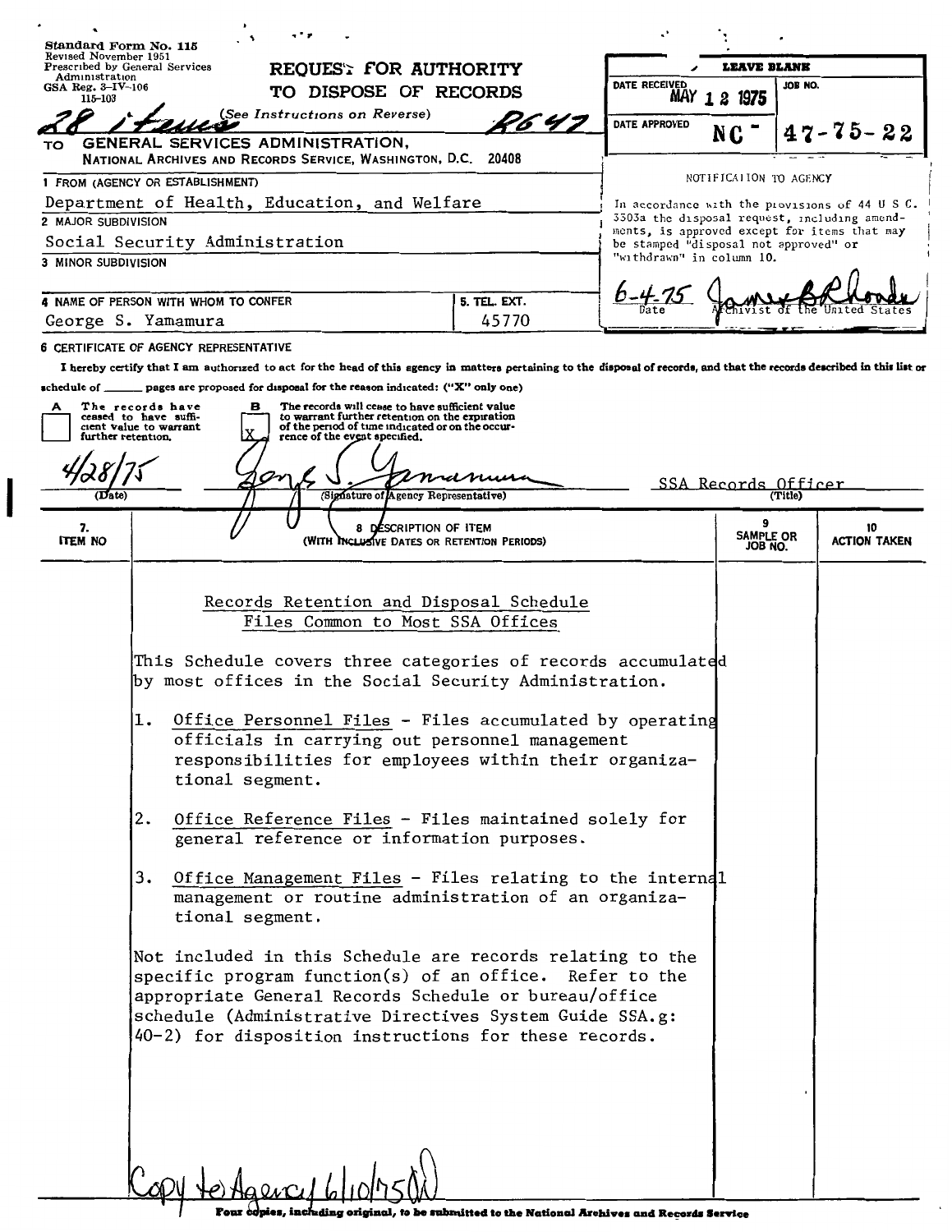| 7.<br>ITEM NO. |                              |                | 8 DESCRIPTION OF ITEM<br>(WITH INCLUSIVE DATES OR RETENTION PERIODS)                                                                                                                                                                                                                                                                | 9.<br>SAMPLE OR<br><b>JOB NO</b> | 10<br><b>ACTION TAKEN</b> |
|----------------|------------------------------|----------------|-------------------------------------------------------------------------------------------------------------------------------------------------------------------------------------------------------------------------------------------------------------------------------------------------------------------------------------|----------------------------------|---------------------------|
|                | Office Personnel Files<br>Ι. |                |                                                                                                                                                                                                                                                                                                                                     |                                  |                           |
|                |                              | А.             | Employee Service Record Cards                                                                                                                                                                                                                                                                                                       |                                  |                           |
|                |                              |                | Standard Form (SF) 7B, Employee Record, or its<br>equivalent. These forms provide a source of data<br>for initiating requests for personnel actions,<br>planning and scheduling employee training,<br>proposing commendations or disciplinary actions,<br>and for carrying out personnel management<br>responsibilities in general. |                                  |                           |
|                |                              |                | 1. When employee moves to another office within<br>SSA, transfer of the SF 7B card to the new<br>location within 5 days.                                                                                                                                                                                                            |                                  |                           |
|                |                              |                | 2. Destroy upon transfer of employee to another<br>agency or upon separation.                                                                                                                                                                                                                                                       |                                  |                           |
|                |                              | в.             | Position Identification Strips                                                                                                                                                                                                                                                                                                      |                                  |                           |
|                |                              |                | SF 7D, Position Identification Strip, or its<br>equivalent. - These forms identify budgeted<br>positions within a particular office.                                                                                                                                                                                                |                                  |                           |
|                |                              |                | Destroy when position is cancelled or new strip<br>is prepared.                                                                                                                                                                                                                                                                     |                                  |                           |
|                |                              | $\mathbf{c}$ . | SF 7B Extension Files                                                                                                                                                                                                                                                                                                               |                                  |                           |
|                |                              |                | Files containing individual personnel records,<br>such as reports of employee interviews, written<br>comments, tardy reports, retained copies of<br>performance appraisals, and similar documents.                                                                                                                                  |                                  |                           |
|                |                              |                | Review files semiannually and destroy records<br>ı.<br>which do not have continuing applicability.<br>No records are to be retained more than 2<br>years.                                                                                                                                                                           |                                  |                           |
|                |                              |                | When employee moves to a position under<br>2.<br>different line authority within a bureau/<br>office, e.g., from one division to another,<br>the losing supervisor will screen the file<br>to insure it is in a proper state of<br>maintenance before forwarding to the new<br>location.                                            |                                  |                           |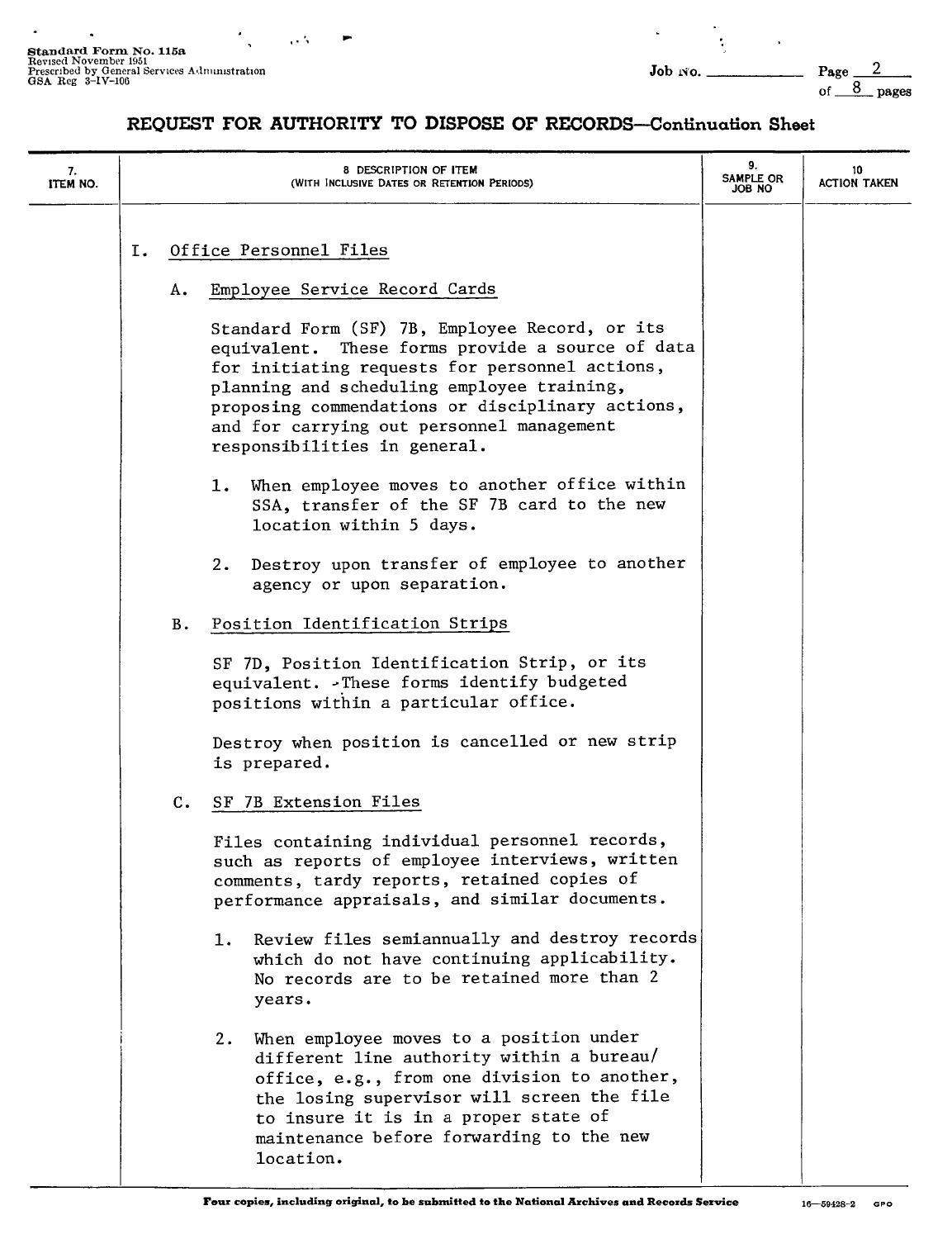$\ddot{\phantom{a}}$  ,

| 7<br><b>ITEM NO</b> |    | <b>8 DESCRIPTION OF ITEM</b><br>(WITH INCLUSIVE DATES OR RETENTION PERIODS)                                                                                                                                                                                                                                                                           | 9.<br>SAMPLE OR<br><b>JOB NO</b> | 10<br><b>ACTION TAKEN</b> |
|---------------------|----|-------------------------------------------------------------------------------------------------------------------------------------------------------------------------------------------------------------------------------------------------------------------------------------------------------------------------------------------------------|----------------------------------|---------------------------|
|                     |    | When employee moves from one bureau/office<br>3.<br>to another within SSA, the losing supervisor<br>will destroy the entire file within 5 days<br>after the effective date of the personnel<br>action.                                                                                                                                                |                                  |                           |
|                     |    | When employee leaves SSA, the losing<br>4.<br>supervisor will forward the entire file in a<br>sealed envelope annotated "For Official Use<br>Only" with the Form SSA-2324, Clearance of<br>Employees for Separation or Transfer" through<br>channels to the Employment Branch, DP, OHR,<br>OMA, Room G120 West High Rise Building for<br>disposition. |                                  |                           |
|                     | D. | Position Description Files                                                                                                                                                                                                                                                                                                                            |                                  |                           |
|                     |    | Files containing documents which describe the<br>duties and responsibilities associated with $\tilde{\gg}$ a<br>given position. Included is Optional Form 8,<br>Position Description, or its equivalent.                                                                                                                                              |                                  |                           |
|                     |    | Destroy when position is abolished or description<br>is superseded.                                                                                                                                                                                                                                                                                   |                                  |                           |
|                     | Ε. | Pending Personnel Action Files                                                                                                                                                                                                                                                                                                                        |                                  |                           |
|                     |    | Retained copies of SF 52, Request for Personnel<br>Action, prepared to initiate various personnel<br>actions, such as accessions, promotions, position<br>changes, and separations.                                                                                                                                                                   |                                  |                           |
|                     |    | Destroy upon receipt of notification of completion<br>or cancellation of requested personnel action.                                                                                                                                                                                                                                                  |                                  |                           |
|                     | Г. | Job Vacancy Announcements                                                                                                                                                                                                                                                                                                                             |                                  |                           |
|                     |    | Weekly listings of job vacancies under the SSA<br>Merit Promotion Plan.                                                                                                                                                                                                                                                                               |                                  |                           |
|                     |    | Destroy after 6 weeks.                                                                                                                                                                                                                                                                                                                                |                                  |                           |
|                     | G. | Promotion Listings                                                                                                                                                                                                                                                                                                                                    |                                  |                           |
|                     |    | Bi-weekly listings of employees promoted or<br>reassigned under the SSA Merit Promotion Plan.                                                                                                                                                                                                                                                         |                                  |                           |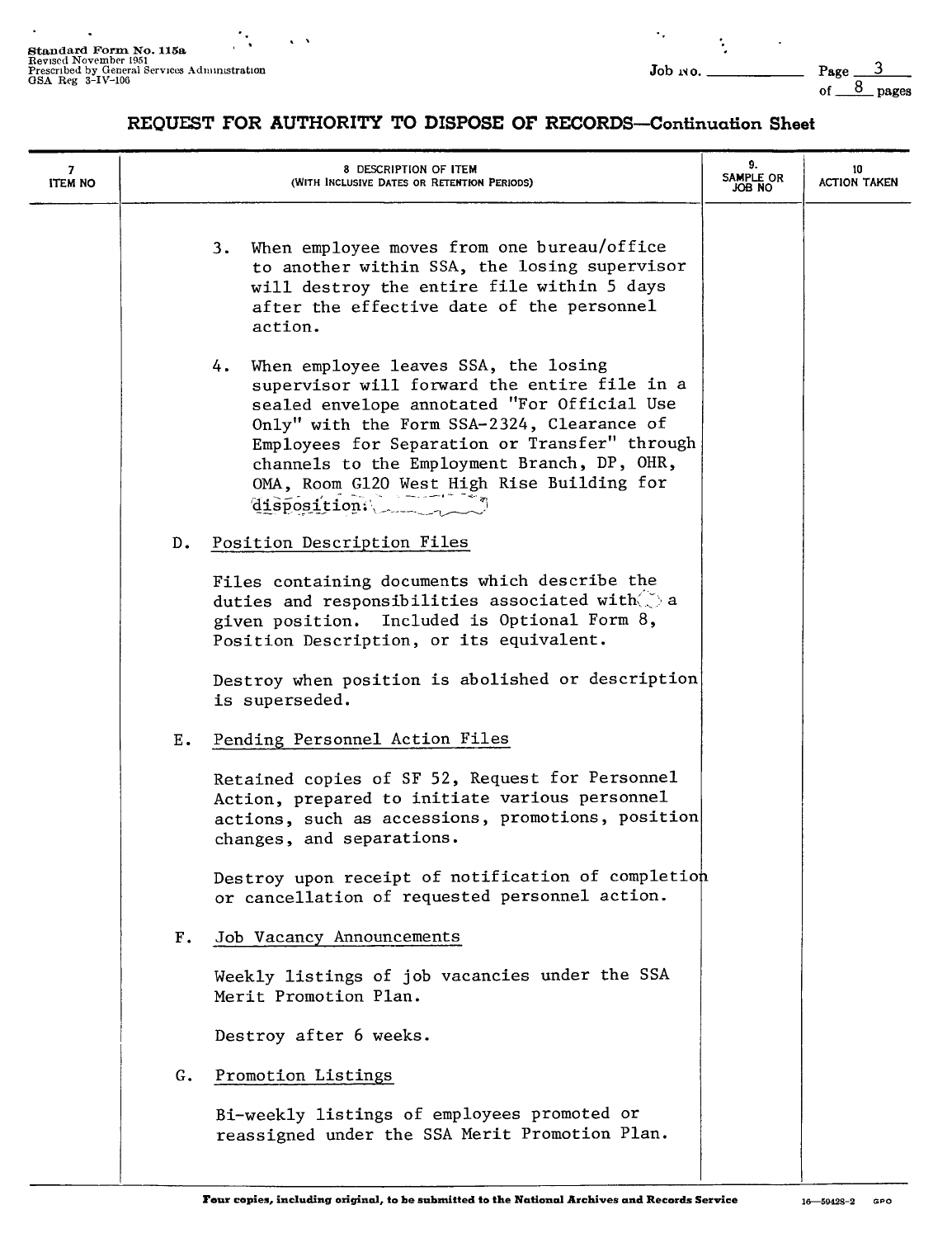$\sqrt{2}$ 

| 7<br>ITEM NO |    | 8 DESCRIPTION OF ITEM<br>(WITH INCLUSIVE DATES OR RETENTION PERIODS)                                                                                                                                           | 9<br>SAMPLE OR<br>JOB NO | 10<br><b>ACTION TAKEN</b> |
|--------------|----|----------------------------------------------------------------------------------------------------------------------------------------------------------------------------------------------------------------|--------------------------|---------------------------|
|              |    | Destroy after 3 months or when no longer needed<br>for reference, whichever is earlier.                                                                                                                        |                          |                           |
|              | н. | Payroll Error Notices                                                                                                                                                                                          |                          |                           |
|              |    | Timekeeper's copies of payroll error notices.<br>Included are Forms HEW-411, and HEW-411A, Error<br>Notice, or their equivalents.                                                                              |                          |                           |
|              |    | Destroy once payroll error has been corrected.                                                                                                                                                                 |                          |                           |
|              | Ι. | Employee Pay Slips                                                                                                                                                                                             |                          |                           |
|              |    | Timekeeper's copies of individual employee pay<br>slips. Included is the green copy of Form<br>OS-340, Earnings and Leave Statement, or its<br>equivalent.                                                     |                          |                           |
|              |    | Destroy after 2 years.                                                                                                                                                                                         |                          |                           |
|              | J. | Administrative Time and Leave Records                                                                                                                                                                          |                          |                           |
|              |    | Records reflecting an employee's usage of annual<br>leave, sick leave, and leave without pay during<br>a given year. Included is Form SSA-2402,<br>Administrative Time and Leave Record, or its<br>equivalent. |                          |                           |
|              |    | Destroy after 3 years, unless record of LWOP is<br>needed to document delay in granting a within-<br>grade increase. In that event, destroy 1 year<br>after the within-grade increase has been granted.        |                          |                           |
|              | к. | Application for Leave                                                                                                                                                                                          |                          |                           |
|              |    | Forms used to request and approve the taking of<br>leave. Included are SF 71, Application for<br>Leave; Form CO-6149, Request for Annual Leave;<br>or their equivalents.                                       |                          |                           |
|              |    | Destroy after 1 year.                                                                                                                                                                                          |                          |                           |
|              | L. | Training Authorization Files                                                                                                                                                                                   |                          |                           |
|              |    | Files containing records nominating and authoriz-<br>ing employees to attend specific Government and<br>nongovernment training courses. Included are<br>Form HEW-350, Training Nomination and Authorization;   |                          |                           |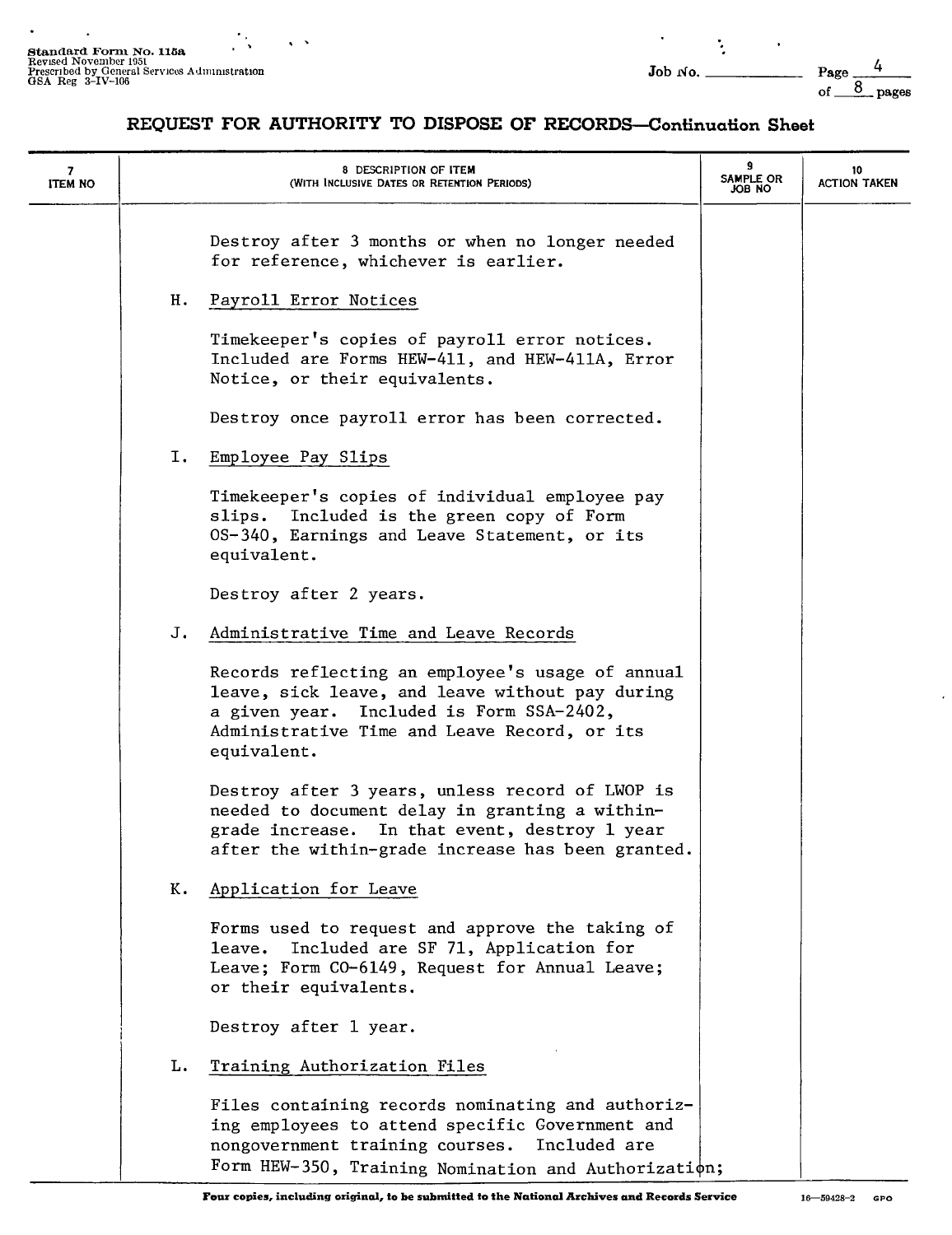Page  $\frac{5}{6}$  pages

| 7.<br><b>ITEM NO</b> |     | 8 DESCRIPTION OF ITEM<br>(WITH INCLUSIVE DATES OR RETENTION PERIODS)                                                                                                                                                                                                                                                                                                                                              | 9<br>SAMPLE OR<br>ON 8OL | 10.<br><b>ACTION TAKEN</b> |
|----------------------|-----|-------------------------------------------------------------------------------------------------------------------------------------------------------------------------------------------------------------------------------------------------------------------------------------------------------------------------------------------------------------------------------------------------------------------|--------------------------|----------------------------|
|                      |     | SSA-737, Authorization for Training in Other<br>Government Facilities; HEW-99, Authorization to<br>Attend Non-Government Sponsored Meetings; or<br>their equivalents. Also included are related<br>supporting documents (course descriptions,<br>schedules of fees, justification statements,<br>$etc.$ )                                                                                                         |                          |                            |
|                      |     | Authorizing Offices<br>1.                                                                                                                                                                                                                                                                                                                                                                                         |                          |                            |
|                      |     | Destroy after 5 years, except that records may<br>be destroyed after 2 years if a departmental<br>or Civil Service Commission evaluation of the<br>training function has been completed.                                                                                                                                                                                                                          |                          |                            |
|                      |     | 2.<br>Other Offices                                                                                                                                                                                                                                                                                                                                                                                               |                          |                            |
|                      |     | Destroy after 2 years.                                                                                                                                                                                                                                                                                                                                                                                            |                          |                            |
|                      |     | Employee Travel Records<br>м.                                                                                                                                                                                                                                                                                                                                                                                     |                          |                            |
|                      |     | Retained copies of requests and authorizations<br>for employee travel and claims for reimbursement.<br>Included are Forms HEW-1, Travel Order; SF 1012,<br>Travel Voucher; SF 1038, Application and Account<br>for Advance of Funds; SF 1164, Claim for<br>Reimbursement for Expenditures on Official<br>Business; or their equivalents. Also included<br>are supporting documents (receipts, schedules,<br>etc.) |                          |                            |
|                      |     | Destroy after 2 years.                                                                                                                                                                                                                                                                                                                                                                                            |                          |                            |
|                      | II. | Office Reference Files                                                                                                                                                                                                                                                                                                                                                                                            |                          |                            |
|                      |     | Reading Files<br>А.                                                                                                                                                                                                                                                                                                                                                                                               |                          |                            |
|                      |     | Extra copies of outgoing communications, arranged<br>chronologically, and maintained for periodic<br>review by staff members.                                                                                                                                                                                                                                                                                     |                          |                            |
|                      |     | Destroy after 2 years.                                                                                                                                                                                                                                                                                                                                                                                            |                          |                            |
|                      |     | Technical and Reference Publications<br>В.                                                                                                                                                                                                                                                                                                                                                                        |                          |                            |
|                      |     | Copies of published directives, instructions,<br>studies, reports, manuals, brochures, pamphlets,<br>and other materials originating from any SSA                                                                                                                                                                                                                                                                 |                          |                            |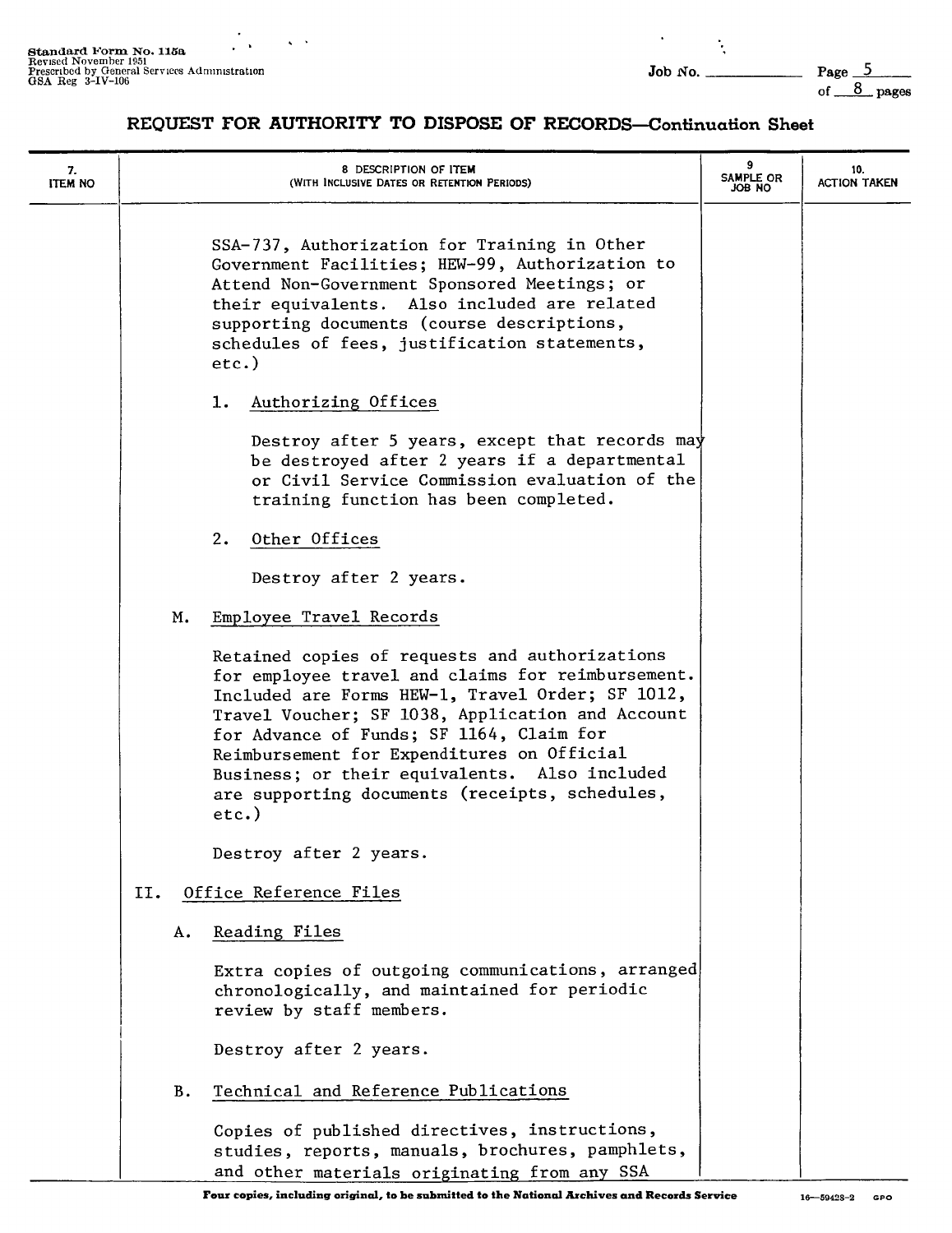Page  $\frac{6}{8}$  pages

| 7<br>ITEM NO. |      |               | 8 DESCRIPTION OF ITEM<br>(WITH INCLUSIVE DATES OR RETENTION PERIODS)                                                                                                                                                                                                                                                                                     | 9<br>SAMPLE OR<br>OM 8OL | 10<br><b>ACTION TAKEN</b> |
|---------------|------|---------------|----------------------------------------------------------------------------------------------------------------------------------------------------------------------------------------------------------------------------------------------------------------------------------------------------------------------------------------------------------|--------------------------|---------------------------|
|               |      |               | component, other Government agencies, or<br>nongovernmental organizations and maintained for<br>convenience of reference.<br>Destroy when superseded or obsolete.                                                                                                                                                                                        |                          |                           |
|               |      | $c_{\bullet}$ | General Reference Files                                                                                                                                                                                                                                                                                                                                  |                          |                           |
|               |      |               | Documents accumulated for general information<br>purposes that require no action and that are not<br>required to document a particular project, action,<br>or study. Included are notices of building and<br>parking lot closings, special events and programs,<br>charity drives, bond campaigns, and similar<br>documents.                             |                          |                           |
|               |      |               | Destroy after 90 days.                                                                                                                                                                                                                                                                                                                                   |                          |                           |
|               | III. |               | Office Management Files                                                                                                                                                                                                                                                                                                                                  |                          |                           |
|               |      | А.            | Housekeeping Instructions                                                                                                                                                                                                                                                                                                                                |                          |                           |
|               |      |               | Internal memorandums and comparable documents<br>prescribing office administrative practices and<br>procedures. Included are internal memos regarding<br>the forwarding of checks, arrangement for leave<br>or travel, preparation of reports, etc.                                                                                                      |                          |                           |
|               |      |               | Destroy when superseded or obsolete.                                                                                                                                                                                                                                                                                                                     |                          |                           |
|               |      | в.            | Office Service and Supply Records                                                                                                                                                                                                                                                                                                                        |                          |                           |
|               |      |               | Records relating to ordinary supplies and<br>equipment used by the office; office space and<br>utilities; communications, transportation, and<br>other services required by the office; and to<br>the general maintenance of the office. Included<br>are:                                                                                                |                          |                           |
|               |      |               | المواضح الكافرة الأقام والمواضح والمستعمر<br>في التحريم المراد المواضح والمواضح المراد اللا                                                                                                                                                                                                                                                              |                          |                           |
|               |      |               | Retained copies of requests for supplies and<br>1.<br>equipment, such as Forms HEW-393, Purchase/<br>Service/Stock Requisition; SF 147, Order for<br>Supplies and Services; and SSA-2009, Procure-<br>ment Requisition; receipts; requests for<br>disposal, such as Form HEW-22, Property<br>Action Request to Supply Officer; and similar<br>documents. |                          |                           |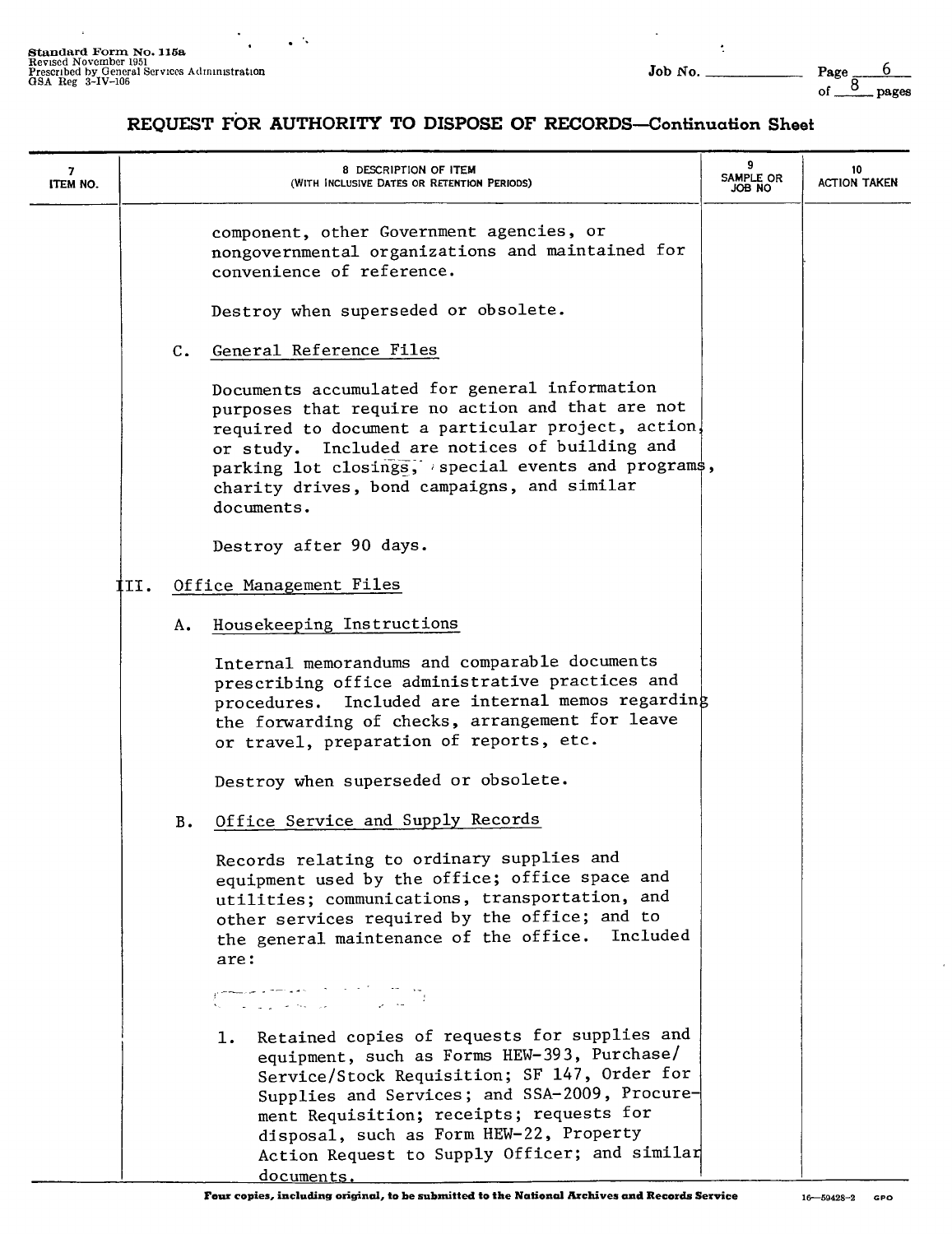$\sim$  10  $\pm$ 

 $\mathcal{L}^{\mathcal{L}}$ 

 $\hat{\phantom{a}}$ 

### **REQUEST FOR AUTHORITY TO DISPOSE OF RECORDS-Continuation Sheet**

| 7.<br>ITEM NO |    | 8 DESCRIPTION OF ITEM<br>(WITH INCLUSIVE DATES OR RETENTION PERIODS)                                                                                                                                      | 9<br>SAMPLE OR<br>JOB NO | 10<br><b>ACTION TAKEN</b> |
|---------------|----|-----------------------------------------------------------------------------------------------------------------------------------------------------------------------------------------------------------|--------------------------|---------------------------|
|               |    | Requests for publications and blank forms and<br>2.<br>other documents relating to the supply or<br>distribution of publications to the office.                                                           |                          |                           |
|               |    | Documents relating to local transportation or<br>3.<br>custodial services required by the office.                                                                                                         |                          |                           |
|               |    | 4. Documents relating to maintenance services<br>performed on office physical structures, such<br>as heating, lighting, cooling, ventilation,<br>or electrical systems.                                   |                          |                           |
|               |    | Requests for the installation or repair of<br>5.<br>telephones and other office equipment.<br>Destroy after 1 year.                                                                                       |                          |                           |
|               |    | C. Records Maintenance and Disposition Files                                                                                                                                                              |                          |                           |
|               |    | Documents relating to the maintenance and<br>disposition of office records. Included are:                                                                                                                 |                          |                           |
|               |    | 1. Lists of selected filing codes and copies of<br>file plans.                                                                                                                                            |                          |                           |
|               |    | Destroy when superseded or obsolete.                                                                                                                                                                      |                          |                           |
|               |    | Retained copies of records transfer lists,<br>2.<br>such as SF 135, Records Transmittal and<br>Receipt, and SSA-325, SSA Records Transmittal.                                                             |                          |                           |
|               |    | Destroy 1 year after all records listed on<br>the document have been destroyed.                                                                                                                           |                          |                           |
|               |    | Copies of records disposal authorizations,<br>3. .<br>such as Form SSA-323, Request to Transfer or<br>Dispose of Material in SSA Records Holding<br>Area.                                                 |                          |                           |
|               |    | Destroy after 1 year.                                                                                                                                                                                     |                          |                           |
|               | D. | Office Organization Records                                                                                                                                                                               |                          |                           |
|               |    | Documents describing the organization or function<br>of the office. Included are copies of organiza-<br>tional and staffing plans and charts, functional<br>or mission statements, and similar documents. |                          |                           |
|               |    | Destroy when superseded or obsolete, pNW/ (ded)                                                                                                                                                           |                          |                           |

**Four copies, including original, to be submitted to the National Archives and Records Service** 16-59428-2 GPO